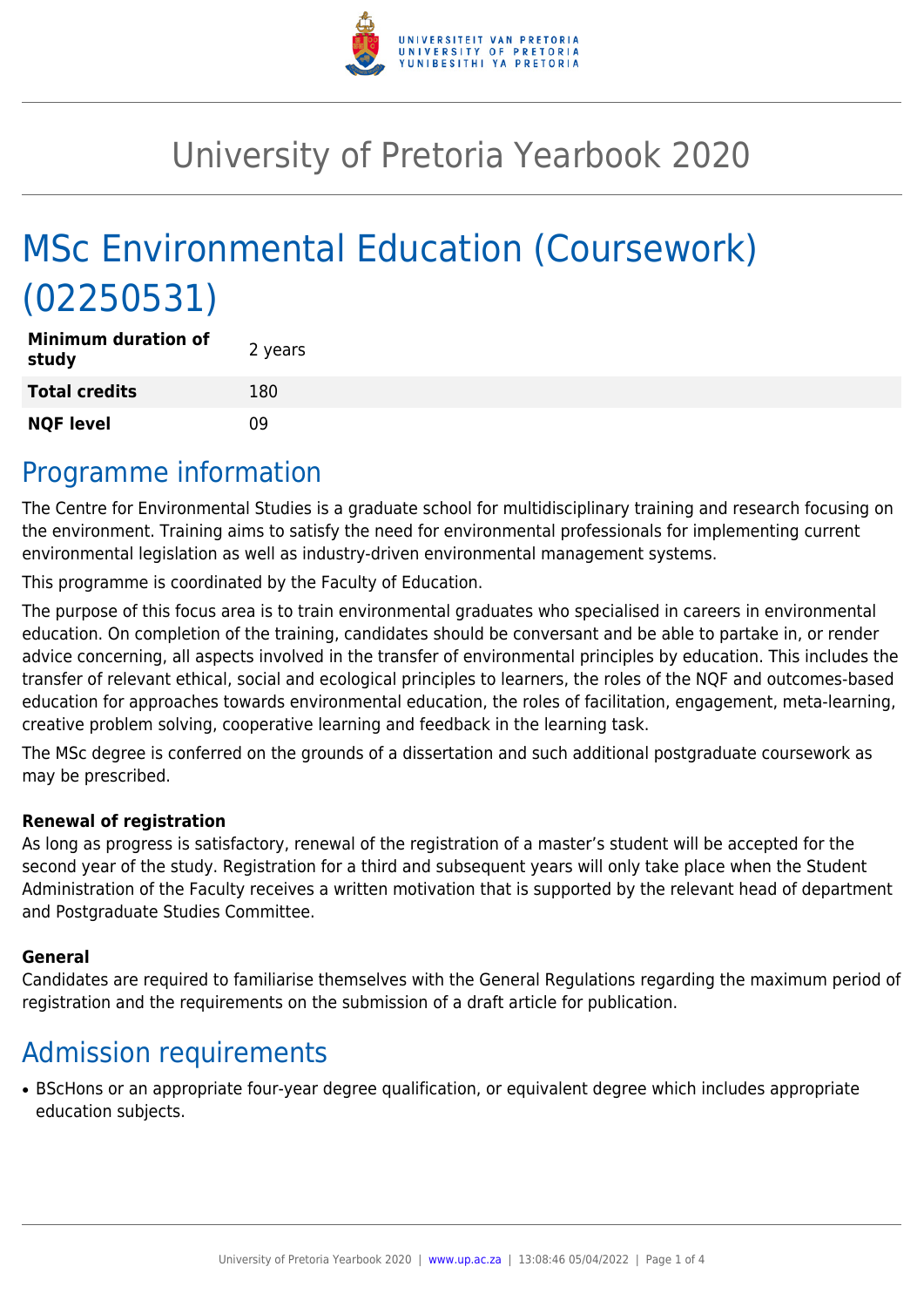

## Additional requirements

Candidates must demonstrate proficiency in the English language up to the level required by either the TOEFL test [\(www.ets.org/toefl\)](http://www.ets.org/toefl) or the IELTS language proficiency test ([www.ielts.org](http://www.ielts.org)).

## Other programme-specific information

At least one additional elective module must be selected in consultation with the Director of the Centre and the Head of the Department of Curriculum Studies, Faculty of Education. Choices will be based on the academic background and/or anticipated career of the candidate.

## Promotion to next study year

The progress of all master's candidates is monitored biannually by the supervisor and the postgraduate coordinator. A candidate's study may be terminated if the progress is unsatisfactory or if the candidate is unable to finish his/her studies during the prescribed period.

Subject to exceptions approved by the Dean, on recommendation of the relevant head of department, and where applicable, a student may not enter for the master's examination in the same module more than twice.

### Pass with distinction

The MSc degree is conferred with distinction to candidates who obtain a final average mark of at least 75% and a mark of at least 75% for the dissertation/mini-dissertation from each of the members of the examination panel. Where a member of the examination panel awards a mark of less than 75% for the dissertation/mini-dissertation, that member of the examination panel must offer, in writing, support for his/her decision, or indicate in writing that he/she supports the examination committee's decision to confer the degree with distinction.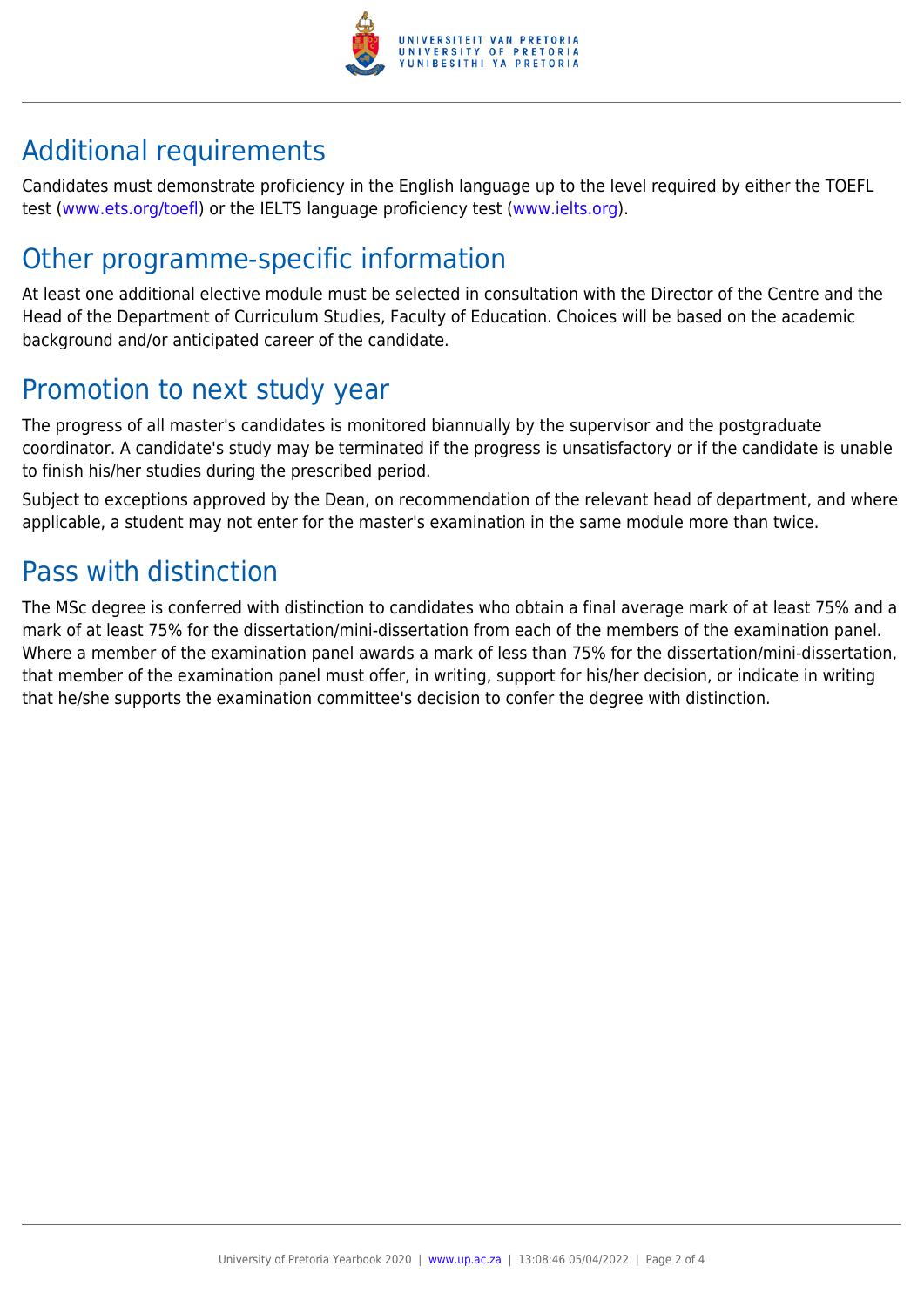

### Curriculum: Year 1

#### **Minimum credits: 180**

#### **Core modules**

[Environmental paradigms 810](https://www.up.ac.za/yearbooks/2020/modules/view/ENV 810) (ENV 810) - Credits: 15.00 [Environmental law 816](https://www.up.ac.za/yearbooks/2020/modules/view/ENV 816) (ENV 816) - Credits: 15.00 [Mini-dissertation 891](https://www.up.ac.za/yearbooks/2020/modules/view/ENV 891) (ENV 891) - Credits: 90.00 [Research methods in science education 881](https://www.up.ac.za/yearbooks/2020/modules/view/SCE 881) (SCE 881) - Credits: 15.00